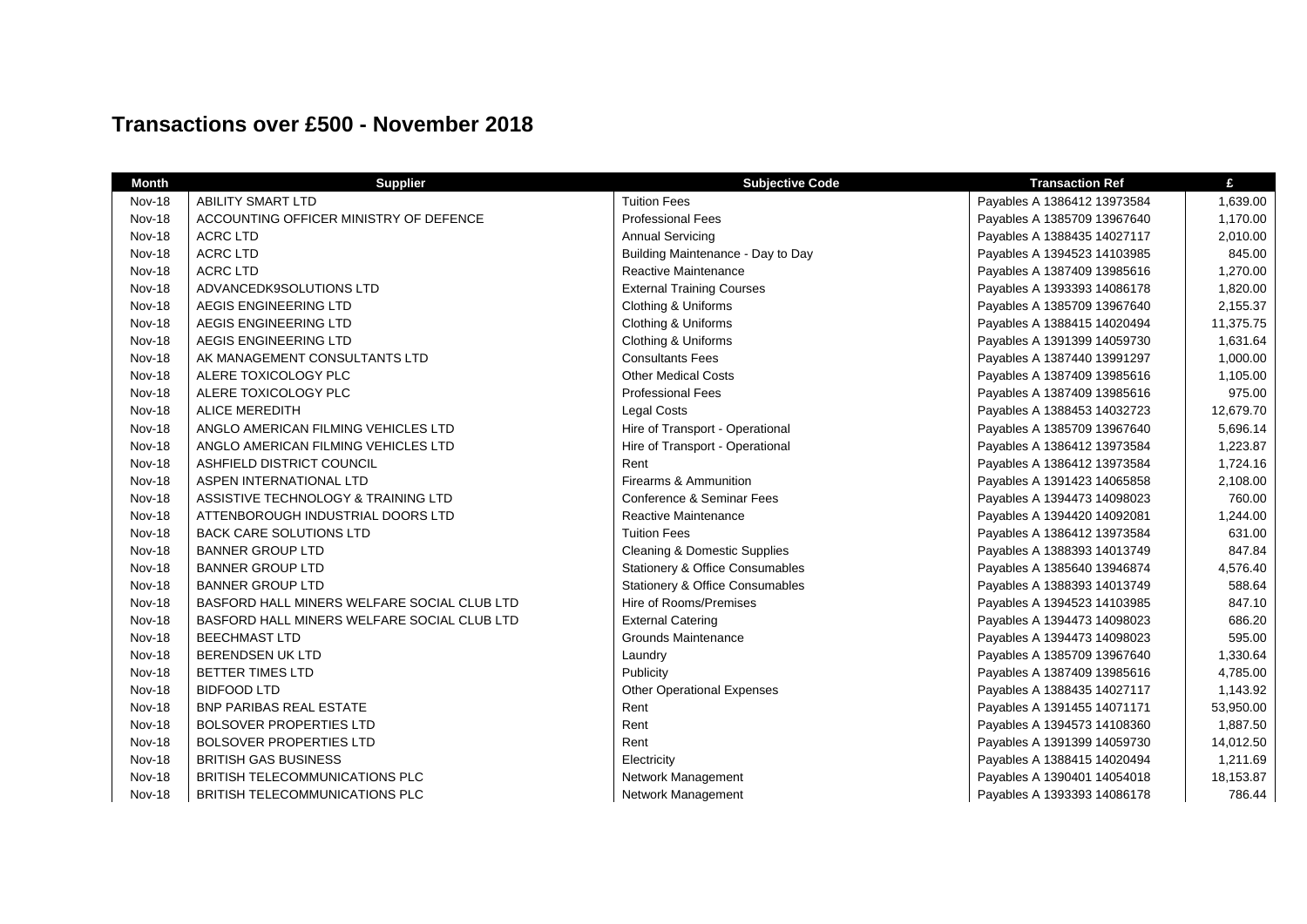| <b>Month</b>  | <b>Supplier</b>                     | <b>Subjective Code</b>                          | <b>Transaction Ref</b>      | £         |
|---------------|-------------------------------------|-------------------------------------------------|-----------------------------|-----------|
| <b>Nov-18</b> | BRITNELL TREE SERVICES LTD          | <b>Grounds Maintenance</b>                      | Payables A 1393393 14086178 | 2,400.00  |
| <b>Nov-18</b> | <b>BROOK STREET (UK) LTD</b>        | Agency / Temp Staff                             | Payables A 1385640 13946874 | 4,750.74  |
| <b>Nov-18</b> | <b>BROOK STREET (UK) LTD</b>        | Agency / Temp Staff                             | Payables A 1388393 14013749 | 5,794.10  |
| <b>Nov-18</b> | <b>BROOK STREET (UK) LTD</b>        | Agency / Temp Staff                             | Payables A 1390401 14054018 | 5,545.40  |
| <b>Nov-18</b> | <b>BROOK STREET (UK) LTD</b>        | Agency / Temp Staff                             | Payables A 1389394 14048226 | 1,003.17  |
| <b>Nov-18</b> | <b>BROOK STREET (UK) LTD</b>        | <b>Consultants Fees</b>                         | Payables A 1389394 14048226 | 3,812.05  |
| <b>Nov-18</b> | <b>BROOK STREET (UK) LTD</b>        | <b>Consultants Fees</b>                         | Payables A 1387477 14006843 | 1,605.08  |
| <b>Nov-18</b> | <b>BT GLOBAL SERVICES</b>           | Airwave Service Charges                         | Payables A 1394473 14098023 | 541.66    |
| <b>Nov-18</b> | <b>BUDDILTD</b>                     | Maintenance/Consumables Specialist Op Equipment | Payables A 1393393 14086178 | 2,475.00  |
| <b>Nov-18</b> | <b>BUDDILTD</b>                     | Maintenance/Consumables Specialist Op Equipment | Payables A 1387477 14006843 | 2,700.00  |
| <b>Nov-18</b> | <b>BUYWORKS LTD</b>                 | <b>Professional Fees</b>                        | Payables A 1388435 14027117 | 14,017.50 |
| <b>Nov-18</b> | <b>CALAMAT LTD</b>                  | <b>Professional Fees</b>                        | Payables A 1387440 13991297 | 2,120.00  |
| <b>Nov-18</b> | CAPITA BUSINESS SERVICES LTD        | <b>Public Transport &amp; Parking</b>           | Payables A 1387390 13979793 | 15,431.52 |
| <b>Nov-18</b> | <b>CASEVA LTD</b>                   | <b>Professional Fees</b>                        | Payables A 1388453 14032723 | 3,279.00  |
| <b>Nov-18</b> | <b>CERTAS ENERGY UK LTD</b>         | <b>Diesel</b>                                   | Payables A 1394473 14098023 | 42,048.84 |
| <b>Nov-18</b> | <b>CERTAS ENERGY UK LTD</b>         | <b>Diesel</b>                                   | Payables A 1393393 14086178 | 15,008.00 |
| <b>Nov-18</b> | <b>CERTAS ENERGY UK LTD</b>         | Diesel                                          | Payables A 1391399 14059730 | 13,254.00 |
| Nov-18        | <b>CERTAS ENERGY UK LTD</b>         | <b>Diesel</b>                                   | Payables A 1387409 13985616 | 5,565.12  |
| <b>Nov-18</b> | <b>CERTAS ENERGY UK LTD</b>         | Petrol                                          | Payables A 1393393 14086178 | 9,973.00  |
| <b>Nov-18</b> | <b>CHARLES FELLOWS SUPPLIES LTD</b> | Clothing & Uniforms                             | Payables A 1388415 14020494 | 1,080.00  |
| <b>Nov-18</b> | <b>CHARLES FELLOWS SUPPLIES LTD</b> | <b>Other Operational Expenses</b>               | Payables A 1393393 14086178 | 1,329.50  |
| <b>Nov-18</b> | <b>CHARLES FELLOWS SUPPLIES LTD</b> | <b>Other Operational Expenses</b>               | Payables A 1388415 14020494 | 2,381.40  |
| <b>Nov-18</b> | <b>CINTRA LTD</b>                   | <b>Interpreters Fees</b>                        | Payables A 1388415 14020494 | 31,108.65 |
| <b>Nov-18</b> | <b>COLLEGE GARTH LTD</b>            | Police Dogs - Feed/kennelling/vets              | Payables A 1394420 14092081 | 593.41    |
| <b>Nov-18</b> | COLLEGE OF POLICING                 | <b>External Training Courses</b>                | Payables A 1388393 14013749 | 11,599.50 |
| <b>Nov-18</b> | <b>COLLEGE OF POLICING</b>          | <b>External Training Courses</b>                | Payables A 1385709 13967640 | 9,071.50  |
| <b>Nov-18</b> | COLLEGE OF POLICING                 | <b>External Training Courses</b>                | Payables A 1391399 14059730 | 1,160.00  |
| <b>Nov-18</b> | COLLEGE OF POLICING                 | <b>External Advertising</b>                     | Payables A 1394420 14092081 | 2,788.89  |
| <b>Nov-18</b> | <b>COONEEN AT WORK LTD</b>          | Clothing & Uniforms                             | Payables A 1386412 13973584 | 2,083.33  |
| <b>Nov-18</b> | <b>CORONA ENERGY</b>                | Gas                                             | Payables A 1394473 14098023 | 15,556.71 |
| <b>Nov-18</b> | CRAIGARD (SHERWOOD PARK) LTD        | Rent                                            | Payables A 1394473 14098023 | 18,093.75 |
| <b>Nov-18</b> | <b>CREST PLANNING LTD</b>           | <b>External Training Courses</b>                | Payables A 1388435 14027117 | 1,575.00  |
| <b>Nov-18</b> | <b>CTMI LTD</b>                     | <b>Consultants Fees</b>                         | Payables A 1385709 13967640 | 9,200.00  |
| <b>Nov-18</b> | D.TEC INTERNATIONAL LTD             | <b>Professional Fees</b>                        | Payables A 1391455 14071171 | 912.00    |
| <b>Nov-18</b> | DATA PRO IT LTD                     | Other IT Costs                                  | Payables A 1385640 13946874 | 1,054.60  |
| <b>Nov-18</b> | DATA PRO IT LTD                     | Other IT Costs                                  | Payables A 1388393 14013749 | 3,890.00  |
| <b>Nov-18</b> | DFP SERVICES LTD                    | <b>Planned PPM Contract</b>                     | Payables A 1387409 13985616 | 1,076.33  |
| <b>Nov-18</b> | DP MEDICAL SYSTEMS LTD              | <b>Other Medical Costs</b>                      | Payables A 1388453 14032723 | 5,290.00  |
| <b>Nov-18</b> | DR SIMON PAINE                      | <b>Doctors Statements</b>                       | Payables A 1386412 13973584 | 8,000.00  |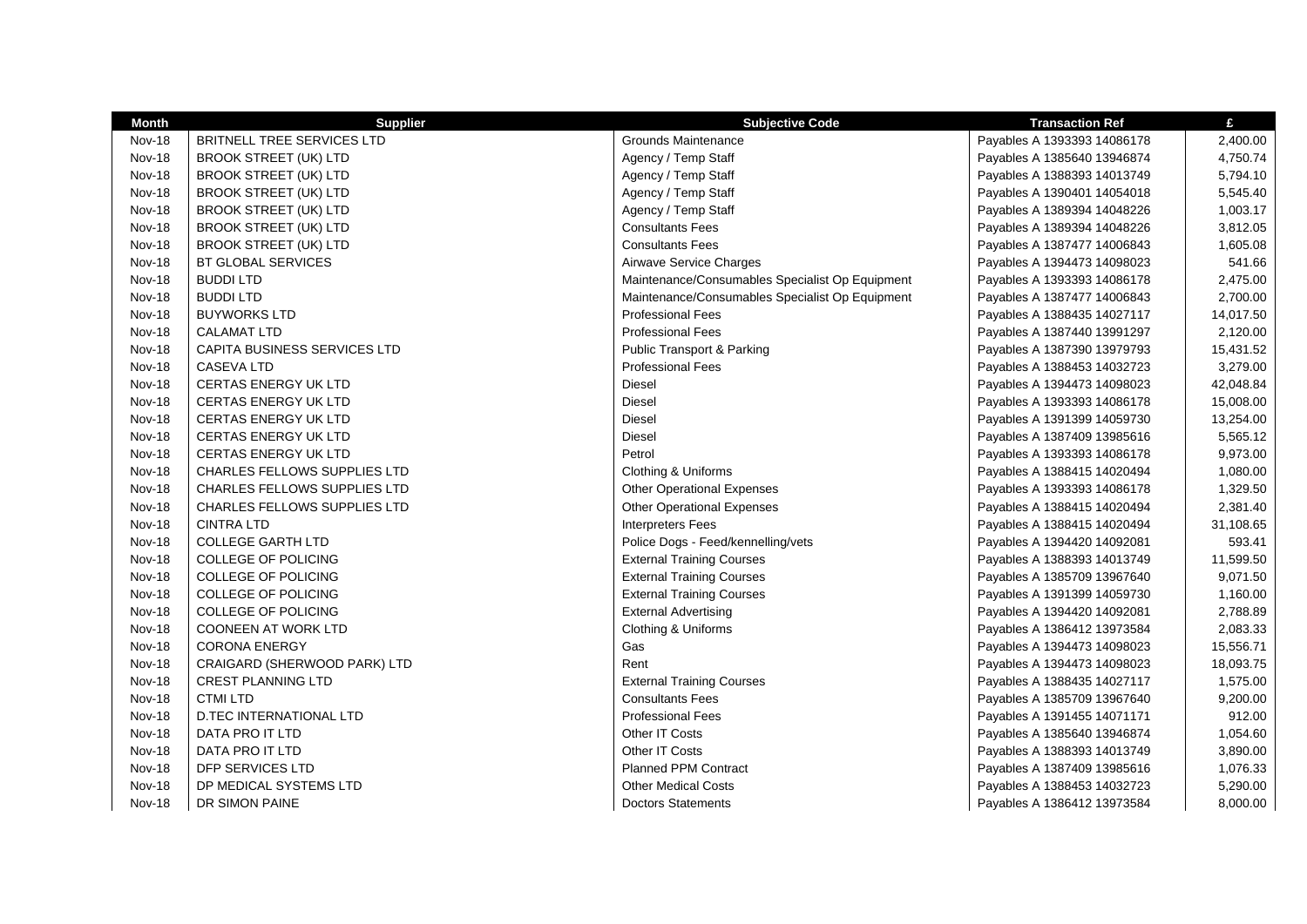| <b>Month</b>  | <b>Supplier</b>                           | <b>Subjective Code</b>                    | <b>Transaction Ref</b>      | £          |
|---------------|-------------------------------------------|-------------------------------------------|-----------------------------|------------|
| <b>Nov-18</b> | <b>EAST MIDLANDS RFCA</b>                 | Hire of Rooms/Premises                    | Payables A 1385640 13946874 | 1,000.00   |
| <b>Nov-18</b> | EASTERN SHIRES PURCHASING ORGANISATION    | <b>Catering Equipment</b>                 | Payables A 1387409 13985616 | 609.00     |
| <b>Nov-18</b> | EDF ENERGY CUSTOMERS PLC                  | Electricity                               | Payables A 1386412 13973584 | 15,043.91  |
| <b>Nov-18</b> | EDF ENERGY CUSTOMERS PLC                  | Electricity                               | Payables A 1388415 14020494 | 45,749.39  |
| Nov-18        | <b>EDGAR BROTHERS</b>                     | Firearms & Ammunition                     | Payables A 1391399 14059730 | 1,198.00   |
| <b>Nov-18</b> | ELLIOTT GROUP LTD                         | Fixtures & Fittings                       | Payables A 1391455 14071171 | 1,371.90   |
| <b>Nov-18</b> | <b>EMTEC LABORATORIES LTD</b>             | <b>Professional Fees</b>                  | Payables A 1385640 13946874 | 720.00     |
| <b>Nov-18</b> | ENVIROENERGY (NOTTINGHAM) LTD             | <b>Other Energy Costs</b>                 | Payables A 1387440 13991297 | 3,952.63   |
| <b>Nov-18</b> | <b>EPAY LTD</b>                           | <b>Electronic Forensics</b>               | Payables A 1385709 13967640 | 882.98     |
| <b>Nov-18</b> | EUROPEAN ELECTRONIQUE LTD                 | Hardware - purchase                       | Payables A 1385640 13946874 | 48,419.50  |
| <b>Nov-18</b> | EVERYTHING EVERYWHERE LTD                 | Mobile Phone Call Charges & Contract Cost | Payables A 1387440 13991297 | 13,114.58  |
| Nov-18        | <b>EXPERIAN LTD</b>                       | <b>Professional Fees</b>                  | Payables A 1385640 13946874 | 4,387.18   |
| <b>Nov-18</b> | <b>EXPERIAN LTD</b>                       | <b>Professional Fees</b>                  | Payables A 1387477 14006843 | 5,724.26   |
| <b>Nov-18</b> | <b>EXPERIAN LTD</b>                       | Searches                                  | Payables A 1388453 14032723 | 797.49     |
| <b>Nov-18</b> | <b>FEARLESS YOUTH ASSOCIATION LTD</b>     | <b>Crime Prevention Equipment</b>         | Payables A 1394473 14098023 | 7,500.00   |
| <b>Nov-18</b> | <b>FORENSIC ANALYTICS LTD</b>             | Software Licences                         | Payables A 1387440 13991297 | 17,460.00  |
| <b>Nov-18</b> | FORENSIC PSYCHOLOGY SERVICES LTD          | <b>Professional Fees</b>                  | Payables A 1387440 13991297 | 2,482.80   |
| <b>Nov-18</b> | FRANCOTYP-POSTALIA LTD                    | Postage Costs                             | Payables A 1386412 13973584 | 3,000.00   |
| Nov-18        | <b>FWP PLUMBERS NOTTINGHAM LTD</b>        | Reactive Maintenance                      | Payables A 1387440 13991297 | 766.71     |
| <b>Nov-18</b> | <b>GARMENTEC GROUP LTD</b>                | Clothing & Uniforms                       | Payables A 1386412 13973584 | 965.00     |
| <b>Nov-18</b> | <b>GARRAN LOCKERS LTD</b>                 | Fixtures & Fittings                       | Payables A 1385640 13946874 | 555.00     |
| <b>Nov-18</b> | <b>GARRAN LOCKERS LTD</b>                 | Furniture                                 | Payables A 1385709 13967640 | 3,470.16   |
| <b>Nov-18</b> | <b>GEO HANSON &amp; SONS HUCKNALL LTD</b> | Building Maintenance - Day to Day         | Payables A 1393393 14086178 | 701.10     |
| <b>Nov-18</b> | <b>GEO HANSON &amp; SONS HUCKNALL LTD</b> | <b>Planned Maintenance</b>                | Payables A 1394473 14098023 | 716.43     |
| <b>Nov-18</b> | <b>GEO HANSON &amp; SONS HUCKNALL LTD</b> | <b>Planned Maintenance</b>                | Payables A 1393393 14086178 | 684.00     |
| <b>Nov-18</b> | GEO HANSON & SONS HUCKNALL LTD            | Reactive Maintenance                      | Payables A 1393393 14086178 | 556.14     |
| <b>Nov-18</b> | GINGERS OF NOTTINGHAM LTD                 | <b>Catering Equipment</b>                 | Payables A 1388435 14027117 | 1,505.00   |
| Nov-18        | <b>GLIDER DIGITAL LTD</b>                 | Web Infrastructure                        | Payables A 1388435 14027117 | 4,742.87   |
| <b>Nov-18</b> | <b>GLIDER DIGITAL LTD</b>                 | Network HOLMES 2                          | Payables A 1385709 13967640 | 720.00     |
| <b>Nov-18</b> | <b>GLIDER DIGITAL LTD</b>                 | Network HOLMES 2                          | Payables A 1388415 14020494 | 920.00     |
| <b>Nov-18</b> | <b>GMK LTD</b>                            | Firearms & Ammunition                     | Payables A 1394420 14092081 | 1,248.75   |
| <b>Nov-18</b> | <b>GP EXPERTS LTD</b>                     | <b>Professional Fees</b>                  | Payables A 1394473 14098023 | 1,980.00   |
| <b>Nov-18</b> | <b>GRG PUBLIC RESOURCES LTD</b>           | Damage to Property / Boarding Up          | Payables A 1391455 14071171 | 1,050.00   |
| <b>Nov-18</b> | HANSON ANIMAL DOCTOR LTD                  | Stray Animals (maintenance costs)         | Payables A 1394523 14103985 | 1,560.56   |
| <b>Nov-18</b> | HAYS SPECIALIST RECRUITMENT LTD           | Agency / Temp Staff                       | Payables A 1385709 13967640 | 1,414.90   |
| <b>Nov-18</b> | HAYS SPECIALIST RECRUITMENT LTD           | Agency / Temp Staff                       | Payables A 1387440 13991297 | 2,829.80   |
| <b>Nov-18</b> | <b>HCL TECHNOLOGIES UK LTD</b>            | <b>Systems Development</b>                | Payables A 1391399 14059730 | 288,000.00 |
| <b>Nov-18</b> | <b>HEALTHWORK LTD</b>                     | <b>Other Medical Costs</b>                | Payables A 1387440 13991297 | 3,600.00   |
| <b>Nov-18</b> | <b>HIGH PARK INDUSTRIES</b>               | <b>Biofuels</b>                           | Payables A 1388415 14020494 | 5,740.00   |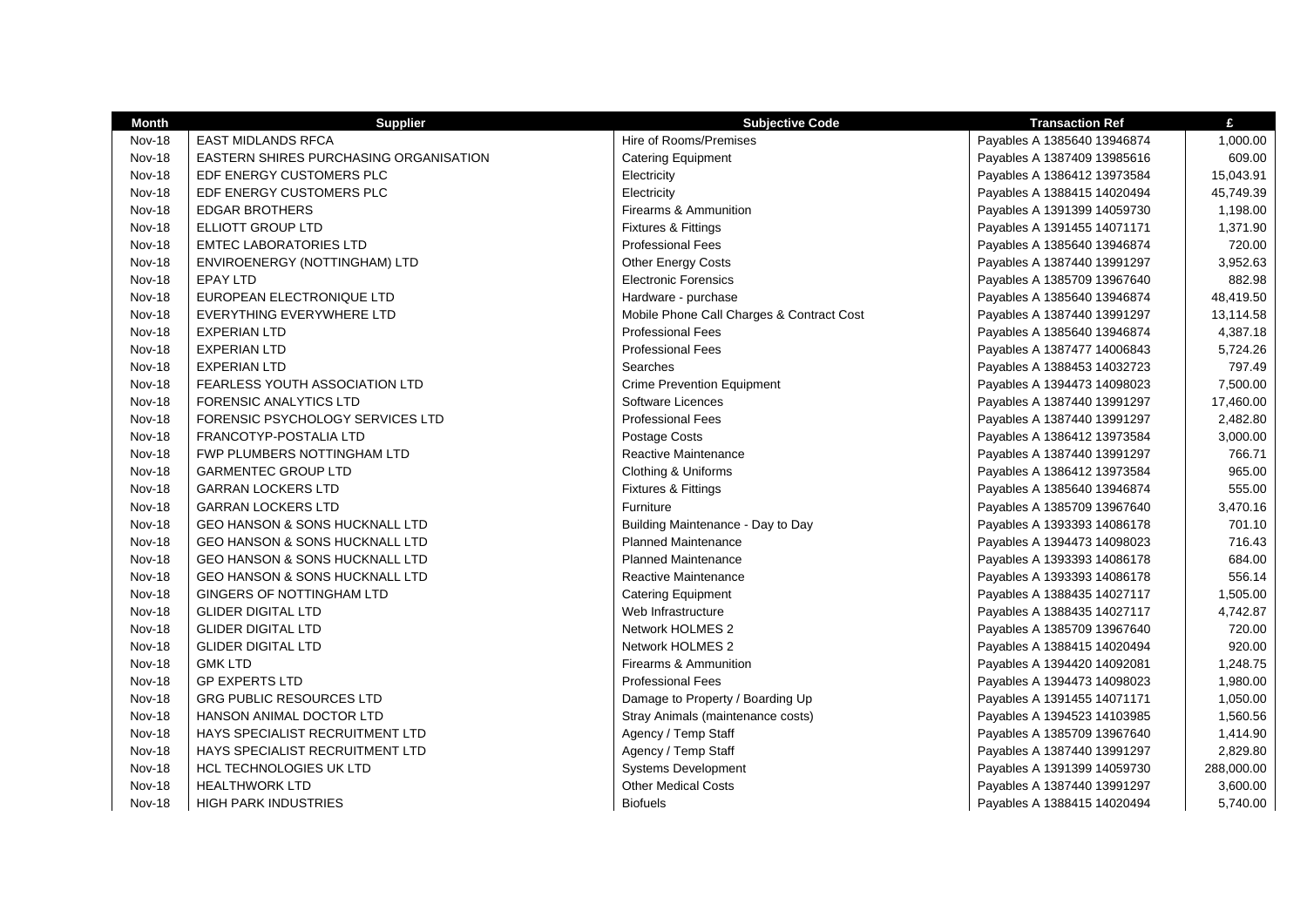| <b>Month</b>  | <b>Supplier</b>                                       | <b>Subjective Code</b>                  | <b>Transaction Ref</b>      | £          |
|---------------|-------------------------------------------------------|-----------------------------------------|-----------------------------|------------|
| <b>Nov-18</b> | <b>HIGH PARK INDUSTRIES</b>                           | <b>Biofuels</b>                         | Payables A 1391399 14059730 | 2,870.00   |
| Nov-18        | <b>HMCTS</b>                                          | Electricity                             | Payables A 1385709 13967640 | 30,379.00  |
| <b>Nov-18</b> | <b>HMCTS</b>                                          | Gas                                     | Payables A 1385709 13967640 | 30,379.00  |
| <b>Nov-18</b> | <b>HMCTS</b>                                          | Service Charge                          | Payables A 1385709 13967640 | 28,555.63  |
| <b>Nov-18</b> | <b>IAN HART</b>                                       | Witness Expenses                        | Payables A 1394573 14108360 | 1,479.36   |
| <b>Nov-18</b> | <b>IMARA</b>                                          | Other PA Grants                         | Payables A 1387477 14006843 | 8,201.63   |
| <b>Nov-18</b> | <b>INTRAMARK LTD</b>                                  | <b>Other Operational Expenses</b>       | Payables A 1394573 14108360 | 1,277.60   |
| <b>Nov-18</b> | <b>INTRAMARK LTD</b>                                  | Police Cones & Traffic Signs            | Payables A 1388415 14020494 | 1,277.60   |
| <b>Nov-18</b> | <b>JACKSON LIFT SERVICES LTD</b>                      | <b>Planned PPM Contract</b>             | Payables A 1391423 14065858 | 3,427.00   |
| <b>Nov-18</b> | <b>JACKSONS RECOVERY LTD</b>                          | <b>Vehicle Recovery Costs</b>           | Payables A 1394420 14092081 | 1,460.00   |
| <b>Nov-18</b> | <b>JANE BALL</b>                                      | <b>External Training Courses</b>        | Payables A 1387390 13979793 | 500.00     |
| <b>Nov-18</b> | JOSEPH MERRITT GROUP PLC                              | <b>Planned Maintenance</b>              | Payables A 1387477 14006843 | 525.00     |
| <b>Nov-18</b> | LAMBERT SMITH HAMPTON LTD                             | <b>Consultants Fees</b>                 | Payables A 1385709 13967640 | 10,183.00  |
| <b>Nov-18</b> | LANGLEY MILL CONTRACT FLOORING LTD                    | Fixtures & Fittings                     | Payables A 1393393 14086178 | 1,987.00   |
| <b>Nov-18</b> | LINK TREASURY SERVICES LTD                            | <b>Treasury Costs</b>                   | Payables A 1387409 13985616 | 5,175.00   |
| <b>Nov-18</b> | <b>MACOI LTD</b>                                      | Furniture                               | Payables A 1394473 14098023 | 952.92     |
| <b>Nov-18</b> | <b>MACOI LTD</b>                                      | Furniture                               | Payables A 1388435 14027117 | 1,455.00   |
| <b>Nov-18</b> | <b>MACOI LTD</b>                                      | Furniture                               | Payables A 1391399 14059730 | 576.00     |
| <b>Nov-18</b> | MANSFIELD DISTRICT COUNCIL                            | <b>Consultants Fees</b>                 | Payables A 1386412 13973584 | 10,000.00  |
| Nov-18        | MEDIGOLD HEALTH CONSULTANCY LTD                       | <b>Other Medical Costs</b>              | Payables A 1385665 13952435 | 710.00     |
| <b>Nov-18</b> | MEHLER VARIO SYSTEM GMBH                              | Clothing & Uniforms                     | Payables A 1391455 14071171 | 1,420.00   |
| <b>Nov-18</b> | <b>MINTTULIP LTD</b>                                  | <b>Minor Systems</b>                    | Payables A 1394473 14098023 | 14,700.00  |
| <b>Nov-18</b> | MIS FUEL MONITORING LTD                               | Upkeep of Transport & Plant             | Payables A 1394420 14092081 | 1,065.90   |
| <b>Nov-18</b> | MITIE GROUP PLC                                       | Police Surgeons / Clinicians            | Payables A 1387409 13985616 | 86,640.33  |
| <b>Nov-18</b> | <b>MIVEN LTD</b>                                      | Service Charge                          | Payables A 1385640 13946874 | 90,996.70  |
| <b>Nov-18</b> | <b>MOUNTAIN HEALTHCARE LTD</b>                        | Other PA Grants                         | Payables A 1391423 14065858 | 14,300.00  |
| <b>Nov-18</b> | <b>MULTI PACKAGING SOLUTIONS</b>                      | <b>Professional Fees</b>                | Payables A 1387440 13991297 | 2,368.00   |
| <b>Nov-18</b> | <b>MULTI PACKAGING SOLUTIONS</b>                      | <b>Professional Fees</b>                | Payables A 1388415 14020494 | 2,368.00   |
| Nov-18        | NATIONAL CRIME AGENCY                                 | <b>External Training Courses</b>        | Payables A 1385709 13967640 | 650.00     |
| Nov-18        | NATIONAL MONITORING                                   | Covert Alarms Installation & Monitoring | Payables A 1385640 13946874 | 2,748.76   |
| <b>Nov-18</b> | NATIONAL POLICE MEMORIAL DAY                          | Gifts & Mementoes                       | Payables A 1388435 14027117 | 2,130.00   |
| <b>Nov-18</b> | NOTTINGHAM CITY COUNCIL                               | <b>External Training Courses</b>        | Payables A 1386412 13973584 | 1,155.00   |
| <b>Nov-18</b> | NOTTINGHAM CITY COUNCIL                               | <b>External Training Courses</b>        | Payables A 1387477 14006843 | 770.00     |
| <b>Nov-18</b> | NOTTINGHAM CITY COUNCIL                               | <b>Professional Fees</b>                | Payables A 1394420 14092081 | 129,478.00 |
| <b>Nov-18</b> | NOTTINGHAM CITY COUNCIL                               | Young Offenders Teams                   | Payables A 1394420 14092081 | 53,100.00  |
| <b>Nov-18</b> | NOTTINGHAMSHIRE AND CITY OF NOTTINGHAM FIRE AUTHORITY | Electricity                             | Payables A 1385709 13967640 | 654.58     |
| <b>Nov-18</b> | NOTTINGHAMSHIRE COUNTY COUNCIL                        | Other PA Grants                         | Payables A 1391399 14059730 | 198,730.99 |
| <b>Nov-18</b> | NOTTINGHAMSHIRE SEXUAL VIOLENCE SUPPORT SERVICES      | Other PA Grants                         | Payables A 1390401 14054018 | 58,755.00  |
| <b>Nov-18</b> | NOTTINGHAMSHIRE SEXUAL VIOLENCE SUPPORT SERVICES      | <b>Other PA Grants</b>                  | Payables A 1388435 14027117 | 64,998.70  |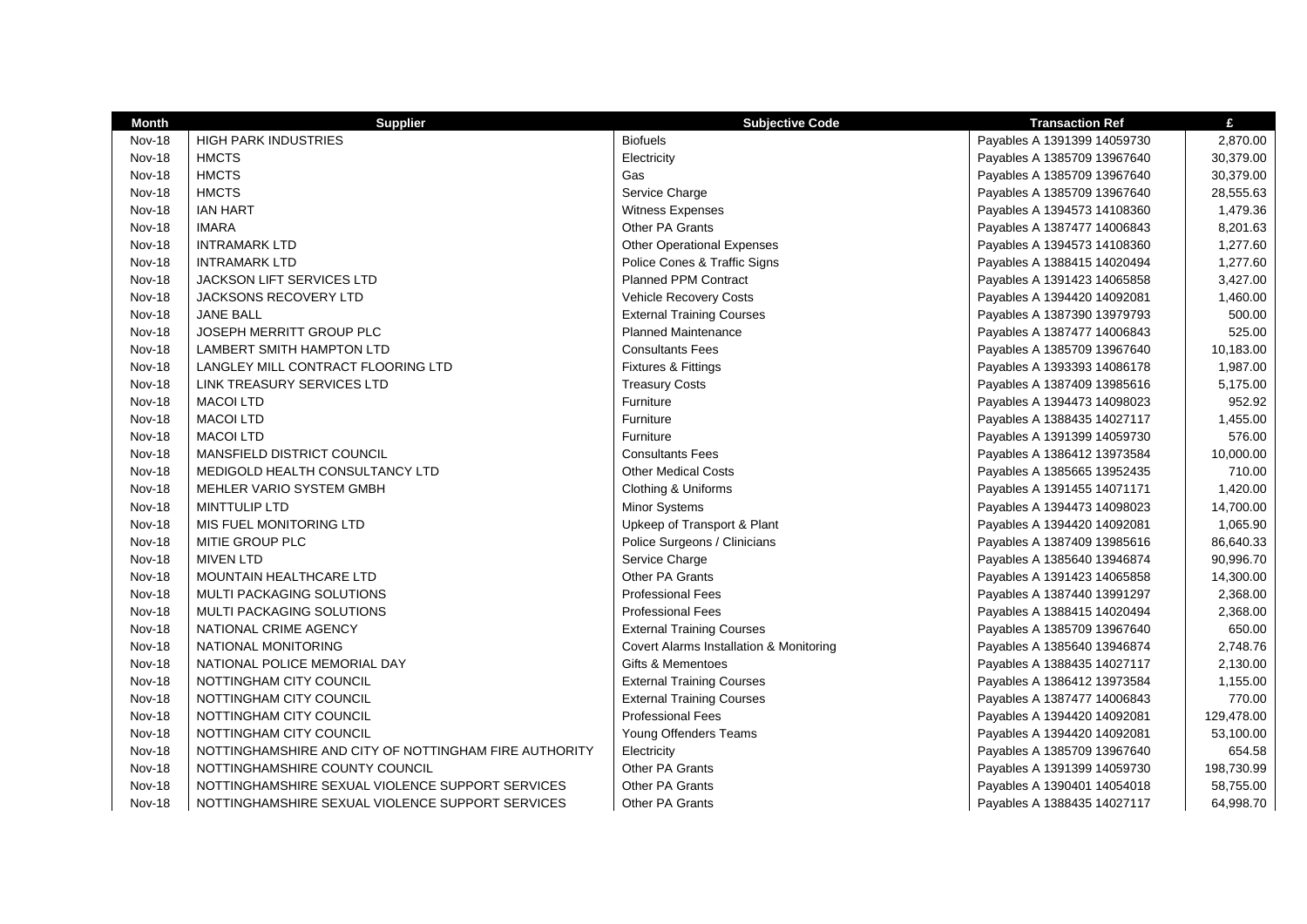| <b>Month</b>  | <b>Supplier</b>                                    | <b>Subjective Code</b>                          | <b>Transaction Ref</b>      | £            |
|---------------|----------------------------------------------------|-------------------------------------------------|-----------------------------|--------------|
| <b>Nov-18</b> | ORBIS PROTECT LTD                                  | Vehicle Cleaning                                | Payables A 1394523 14103985 | 1,575.00     |
| <b>Nov-18</b> | PARK PLACE TECHNOLOGIES LTD                        | Hardware - purchase                             | Payables A 1393393 14086178 | 7,137.21     |
| <b>Nov-18</b> | <b>PAYPOINT PLC</b>                                | <b>Electronic Forensics</b>                     | Payables A 1385709 13967640 | 1,050.00     |
| <b>Nov-18</b> | PHYSIO-CONTROL UK SALES LTD                        | <b>Stationery &amp; Office Consumables</b>      | Payables A 1387440 13991297 | 1,117.80     |
| <b>Nov-18</b> | PJ AND RHS LTD                                     | Radio / Airwave - Equipment                     | Payables A 1394420 14092081 | 825.00       |
| <b>Nov-18</b> | POINT SOUTH LTD                                    | Fixtures & Fittings                             | Payables A 1387477 14006843 | 789.75       |
| <b>Nov-18</b> | POLICE AND CRIME COMMISSIONER FOR CHESHIRE         | Collaboration service                           | Payables A 1385709 13967640 | 185,459.07   |
| <b>Nov-18</b> | POLICE AND CRIME COMMISSIONER FOR DERBYSHIRE       | Specific Grants awarded                         | Payables A 1391423 14065858 | 5,000.00     |
| <b>Nov-18</b> | POLICE AND CRIME COMMISSIONER FOR LEICESTERSHIRE   | <b>Collaboration service</b>                    | Payables A 1394573 14108360 | 2,499,120.00 |
| <b>Nov-18</b> | POLICE AND CRIME COMMISSIONER FOR LEICESTERSHIRE   | <b>Collaboration service</b>                    | Payables A 1394523 14103985 | 23,108.14    |
| <b>Nov-18</b> | POLICE AND CRIME COMMISSIONER FOR LINCOLNSHIRE     | Collaboration service                           | Payables A 1394420 14092081 | 2,373.41     |
| Nov-18        | POLICE AND CRIME COMMISSIONER FOR LINCOLNSHIRE     | Collaboration service                           | Payables A 1391455 14071171 | 2,692.42     |
| <b>Nov-18</b> | POLICE AND CRIME COMMISSIONER FOR LINCOLNSHIRE     | <b>Professional Fees</b>                        | Payables A 1394473 14098023 | 172,752.00   |
| <b>Nov-18</b> | POLICE AND CRIME COMMISSIONER FOR NORTHAMPTONSHIRE | <b>Professional Fees</b>                        | Payables A 1387477 14006843 | 576.00       |
| <b>Nov-18</b> | POLICE AND CRIME COMMISSIONER FOR SOUTH YORKSHIRE  | <b>Other Partnerships</b>                       | Payables A 1391423 14065858 | 599.00       |
| <b>Nov-18</b> | POLICE AND CRIME COMMISSIONER FOR WEST MIDLANDS    | <b>Professional Fees</b>                        | Payables A 1394473 14098023 | 3,222.64     |
| <b>Nov-18</b> | PRAECEDO BUSINESS SOLUTIONS LTD                    | <b>Consultants Fees</b>                         | Payables A 1385709 13967640 | 15,985.00    |
| <b>Nov-18</b> | PRAECEDO BUSINESS SOLUTIONS LTD                    | <b>Consultants Fees</b>                         | Payables A 1391423 14065858 | 3,475.00     |
| <b>Nov-18</b> | PROACTIS LTD                                       | Software Licences                               | Payables A 1388435 14027117 | 29,095.00    |
| <b>Nov-18</b> | <b>PROF S AL-SARRAJ</b>                            | Pathologists Fees                               | Payables A 1394420 14092081 | 2,200.00     |
| Nov-18        | <b>QUADRANT EVENTS LTD</b>                         | Maintenance/Consumables Specialist Op Equipment | Payables A 1394573 14108360 | 881.00       |
| <b>Nov-18</b> | RAINWORTH VILLAGE HALL                             | Hire of Rooms/Premises                          | Payables A 1394473 14098023 | 2,860.00     |
| <b>Nov-18</b> | REED BUSINESS INFORMATION LTD                      | Subscriptions                                   | Payables A 1394420 14092081 | 2,505.00     |
| <b>Nov-18</b> | RELIANCE HIGH TECH LTD                             | <b>Annual Servicing</b>                         | Payables A 1393393 14086178 | 2,242.83     |
| Nov-18        | RELIANCE HIGH TECH LTD                             | Reactive Maintenance                            | Payables A 1394420 14092081 | 1,109.98     |
| <b>Nov-18</b> | RELIANCE HIGH TECH LTD                             | <b>Reactive Maintenance</b>                     | Payables A 1388435 14027117 | 663.75       |
| <b>Nov-18</b> | RELIANCE HIGH TECH LTD                             | <b>Reactive Maintenance</b>                     | Payables A 1394523 14103985 | 13,094.36    |
| <b>Nov-18</b> | RELIANCE HIGH TECH LTD                             | <b>Reactive Maintenance</b>                     | Payables A 1388453 14032723 | 1,065.60     |
| Nov-18        | RELIANCE HIGH TECH LTD                             | Reactive Mechanical & Engineering Works         | Payables A 1387477 14006843 | 4,790.69     |
| <b>Nov-18</b> | RICHFORD MOTOR SERVICES LTD                        | Vehicle Recovery Costs                          | Payables A 1386412 13973584 | 8,040.80     |
| <b>Nov-18</b> | RICHFORD MOTOR SERVICES LTD                        | Vehicle Recovery Costs                          | Payables A 1391423 14065858 | 2,490.00     |
| <b>Nov-18</b> | ROYAL MAIL GROUP PLC                               | Postage Costs                                   | Payables A 1385640 13946874 | 2,575.15     |
| <b>Nov-18</b> | ROYAL MAIL GROUP PLC                               | Postage Costs                                   | Payables A 1394473 14098023 | 2,615.94     |
| Nov-18        | ROYAL MAIL GROUP PLC                               | Postage Costs                                   | Payables A 1388415 14020494 | 5,803.35     |
| <b>Nov-18</b> | SAMANTHA LEEK                                      | <b>Legal Costs</b>                              | Payables A 1388453 14032723 | 32,153.50    |
| <b>Nov-18</b> | <b>SECOND ELEMENT LTD</b>                          | <b>Annual Servicing</b>                         | Payables A 1386412 13973584 | 878.00       |
| <b>Nov-18</b> | <b>SECOND ELEMENT LTD</b>                          | <b>Annual Servicing</b>                         | Payables A 1394573 14108360 | 1,374.00     |
| <b>Nov-18</b> | <b>SECOND ELEMENT LTD</b>                          | <b>Planned PPM Contract</b>                     | Payables A 1387477 14006843 | 1,733.00     |
| Nov-18        | SEDDONS (PLANT AND ENGINEERS) LTD                  | Maintenance/Consumables Specialist Op Equipment | Payables A 1388435 14027117 | 848.25       |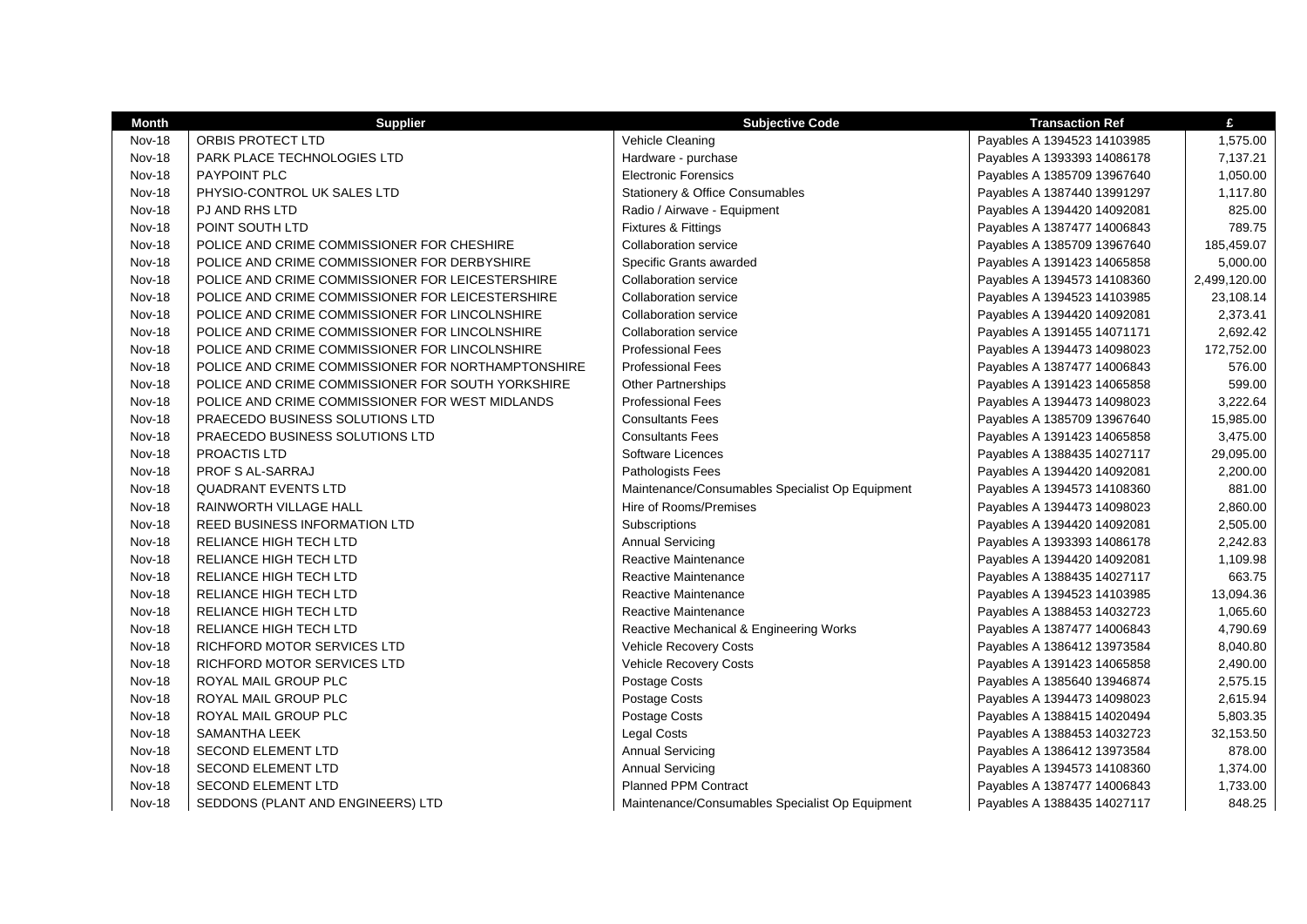| <b>Month</b>  | <b>Supplier</b>                          | <b>Subjective Code</b>                          | <b>Transaction Ref</b>      | £          |
|---------------|------------------------------------------|-------------------------------------------------|-----------------------------|------------|
| <b>Nov-18</b> | <b>SEPURA LTD</b>                        | Radio / Airwave - Equipment                     | Payables A 1394420 14092081 | 816.00     |
| <b>Nov-18</b> | <b>SERJEANTS INN CHAMBERS</b>            | <b>Legal Costs</b>                              | Payables A 1394573 14108360 | 4,750.00   |
| <b>Nov-18</b> | SHARPLINE DECORATORS LTD                 | <b>Planned Maintenance</b>                      | Payables A 1387409 13985616 | 976.00     |
| <b>Nov-18</b> | SHB HIRE LTD                             | Hire of Transport - Operational                 | Payables A 1388415 14020494 | 1,204.55   |
| <b>Nov-18</b> | SIGMA SECURITY DEVICES LTD               | <b>Professional Fees</b>                        | Payables A 1385709 13967640 | 510.00     |
| Nov-18        | SLATER ELECTRICAL SERVICES LTD           | <b>Planned Maintenance</b>                      | Payables A 1385640 13946874 | 742.87     |
| <b>Nov-18</b> | SLATER ELECTRICAL SERVICES LTD           | <b>Planned PPM Contract</b>                     | Payables A 1394420 14092081 | 821.00     |
| <b>Nov-18</b> | SOFTWARE BOX LTD                         | <b>Systems Development</b>                      | Payables A 1393393 14086178 | 1,795.20   |
| <b>Nov-18</b> | SOLO SERVICE GROUP LTD                   | <b>Contract Cleaning</b>                        | Payables A 1387390 13979793 | 45,044.00  |
| <b>Nov-18</b> | SONIC COMMUNICATIONS (INTERNATIONAL) LTD | <b>Telephony Equipment</b>                      | Payables A 1386412 13973584 | 6,154.00   |
| <b>Nov-18</b> | <b>SPACEWISE</b>                         | <b>Other Operational Expenses</b>               | Payables A 1390401 14054018 | 1,209.00   |
| <b>Nov-18</b> | SPECIALIST COMPUTER CENTRES PLC          | Hardware - maintenance                          | Payables A 1388415 14020494 | 1,167.50   |
| Nov-18        | SPECIALIST COMPUTER CENTRES PLC          | Other IT Costs                                  | Payables A 1385640 13946874 | 3,292.70   |
| <b>Nov-18</b> | SPECIALIST COMPUTER CENTRES PLC          | Other IT Costs                                  | Payables A 1385709 13967640 | 1,705.26   |
| <b>Nov-18</b> | SSL247 LTD                               | Software Licences                               | Payables A 1385709 13967640 | 662.00     |
| <b>Nov-18</b> | STARTRAQ (UK) LTD                        | <b>Professional Fees</b>                        | Payables A 1386412 13973584 | 8,066.00   |
| <b>Nov-18</b> | STARTRAQ (UK) LTD                        | Software - purchase                             | Payables A 1385709 13967640 | 3,189.51   |
| <b>Nov-18</b> | STEPHANIE SYMONS                         | Witness Expenses                                | Payables A 1390401 14054018 | 707.10     |
| <b>Nov-18</b> | STONEWALL EQUALITY LTD                   | <b>External Advertising</b>                     | Payables A 1390401 14054018 | 2,500.00   |
| <b>Nov-18</b> | <b>TAILORED IMAGE LTD</b>                | Clothing & Uniforms                             | Payables A 1385709 13967640 | 2,691.50   |
| <b>Nov-18</b> | TECHNIQUE LEARNING SOLUTIONS LTD         | <b>External Training Courses</b>                | Payables A 1394523 14103985 | 6,254.00   |
| Nov-18        | TELEPHONE TECHNOLOGY LTD                 | Mobile Phone Call Charges & Contract Cost       | Payables A 1385640 13946874 | 1,586.40   |
| <b>Nov-18</b> | TETRA SCENE OF CRIME LTD                 | Maintenance/Consumables Specialist Op Equipment | Payables A 1394473 14098023 | 519.85     |
| <b>Nov-18</b> | THE ACCOUNTANT GCHQ                      | Airwave Service Charges                         | Payables A 1394420 14092081 | 500.00     |
| <b>Nov-18</b> | THE ALBERT HALL (NOTTINGHAM) LTD         | Hire of Rooms/Premises                          | Payables A 1385709 13967640 | 1,892.00   |
| <b>Nov-18</b> | THE APPROPRIATE ADULT SERVICE LTD        | Witness Expenses                                | Payables A 1385709 13967640 | 6,521.25   |
| Nov-18        | THE APPROPRIATE ADULT SERVICE LTD        | Witness Expenses                                | Payables A 1394573 14108360 | 4,014.50   |
| <b>Nov-18</b> | THE INVESTIGATOR                         | <b>External Training Courses</b>                | Payables A 1385640 13946874 | 1,406.00   |
| <b>Nov-18</b> | THE SMASHING GLASS CO (NOTTM) LTD        | <b>Planned Maintenance</b>                      | Payables A 1393393 14086178 | 550.00     |
| <b>Nov-18</b> | THEBIGWORD INTERPRETING SERVICES LTD     | <b>Interpreters Fees</b>                        | Payables A 1386412 13973584 | 2,870.25   |
| <b>Nov-18</b> | THOMAS JACKS LTD                         | Mobile Information System                       | Payables A 1391423 14065858 | 576.00     |
| <b>Nov-18</b> | TRADITION (UK) LTD                       | Brokers & Claim Handling Fees                   | Payables A 1385640 13946874 | 1,835.61   |
| <b>Nov-18</b> | UNIVERSITY OF LEICESTER                  | Pathologists Fees                               | Payables A 1394523 14103985 | 18,284.00  |
| Nov-18        | <b>VENSON AUTOMOTIVE SOLUTIONS LTD</b>   | Vehicles - Spares                               | Payables A 1387440 13991297 | 27,736.38  |
| <b>Nov-18</b> | <b>VENSON NOTTS LTD</b>                  | Upkeep of Transport & Plant                     | Payables A 1387390 13979793 | 71,391.50  |
| <b>Nov-18</b> | <b>VENSON NOTTS LTD</b>                  | Venson DSAF                                     | Payables A 1387390 13979793 | 98,843.94  |
| <b>Nov-18</b> | <b>VENSON NOTTS LTD</b>                  | Venson PPM                                      | Payables A 1387390 13979793 | 129,063.94 |
| <b>Nov-18</b> | VEOLIA ENVIRONMENTAL SERVICES (UK) LTD   | <b>Waste Disposal</b>                           | Payables A 1388415 14020494 | 5,350.73   |
| Nov-18        | <b>VERITAS MANAGEMENT</b>                | Promotional material                            | Payables A 1393393 14086178 | 819.00     |